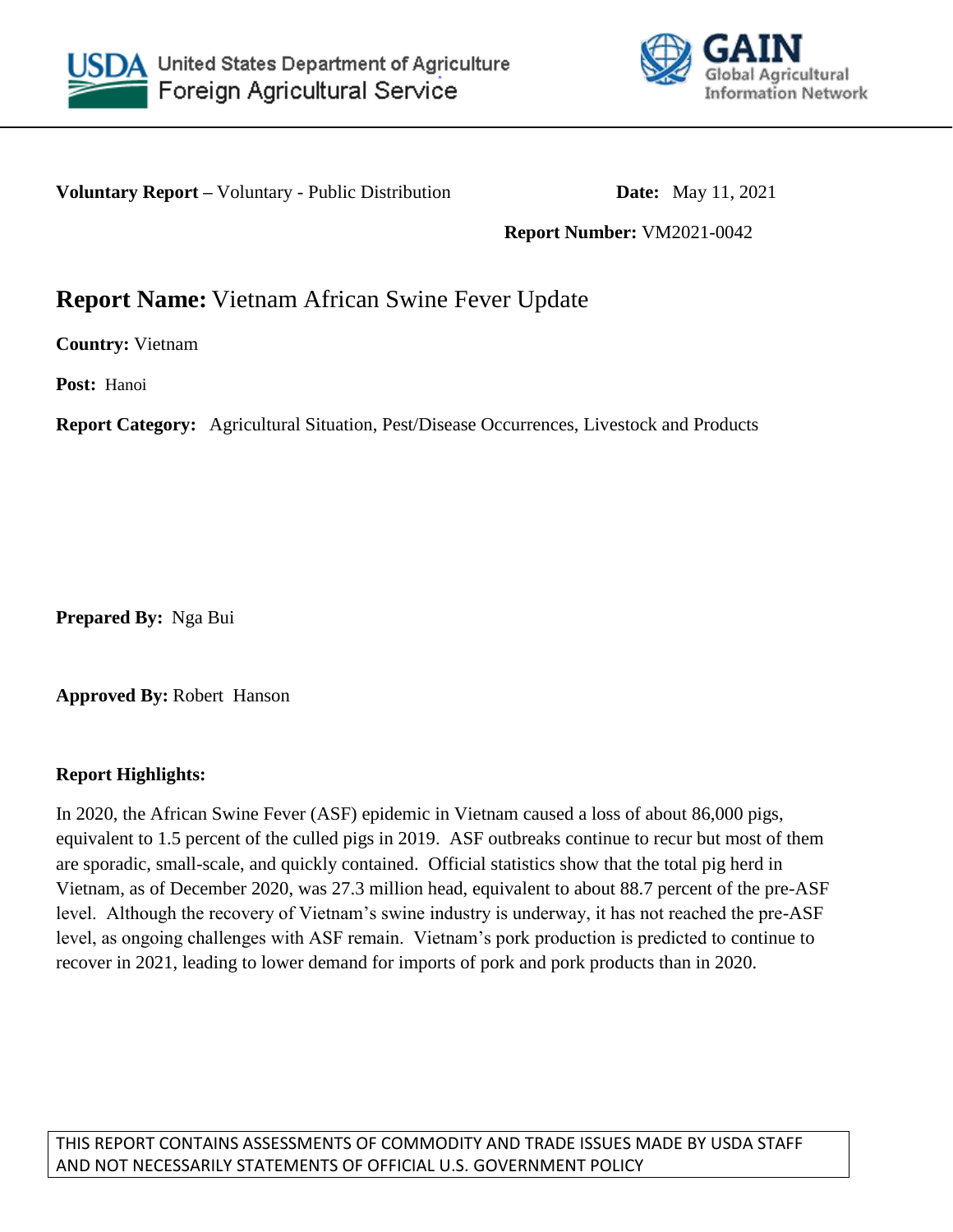



# **Status Update**

According to Vietnam's General Statistics Office (GSO), 86,000 pigs were culled or died because of ASF in 2020, equivalent to about 1.5 percent of the culled pigs in 2019. Since the first ASF outbreaks were detected in Vietnam in February 2019, about 6 million pigs were culled or died because of ASF to date. According to Vietnam's Ministry of Agriculture and Rural Development (MARD), the total pig herd at the end of 2020, was 27.3 million head, equivalent to about 88.7 percent of the pre-ASF level (January 2019); live-weight pork production reached about 3.5 million metric tons (MMT), up 3.9 percent over 2019. During 2020, the ASF epidemic caused a decline in pork production and an unprecedented pork price crisis, leading to a surge in imported live hogs and pork and pork products, ASF is expected to have less effect on Vietnam's pork production in 2021, leading to lower demand for imported pork and pork products in 2021. Pork prices are now lower because domestic consumption is reduced in summer months and live hog numbers have increased.

According to GSO, as of April 23, 2021, there have been sporadic small-scale ASF outbreaks reported in 22 localities, leading to the death and culling of about 5,000 pigs, since the start of the year. According to industry, some large companies in northern and northern central Vietnam have had ASF outbreaks, so the pork supply in these regions in the summer will be lower than projected. The country's swine herd continues to recover nationwide but has not reached pre-ASF levels as the risk of ASF recurrences remains high. MARD believes that Vietnam could commence commercial production of an ASF vaccine in the second quarter (Q2) of 2021, with the vaccine available by Q3 of 2021.

While ASF is more in control at the moment in Vietnam, challenges remain to reach pre-ASF pork productions levels. The transportation and trading of pigs is still not strictly controlled, creating opportunities for ASF outbreaks. Some small-scale pig-raising households in the central part of Vietnam have dumped pig carcasses into unsecure locations, including rivers and canals, which are close to heavily inhabited areas, raising the risk of further spread of the disease. New and ongoing ASF outbreaks are still reported in Asia, with Malaysia being the latest Asian country that has confirmed detection of the first ASF outbreaks in February 2021.

Post expects that the rate of repopulation will accelerate, mainly in industrial swine operations, where investments in large-scale, high-technology, and vertically integrated swine farming operations have driven swine herd recovery and expansion. Vietnam's sow population increased by 19 percent compared to last year, reaching 2.95 million head. While pork prices are trending down, they remain higher compared to the pre-ASF level.

THIS REPORT CONTAINS ASSESSMENTS OF COMMODITY AND TRADE ISSUES MADE BY USDA STAFF AND NOT NECESSARILY STATEMENTS OF OFFICIAL U.S. GOVERNMENT POLICY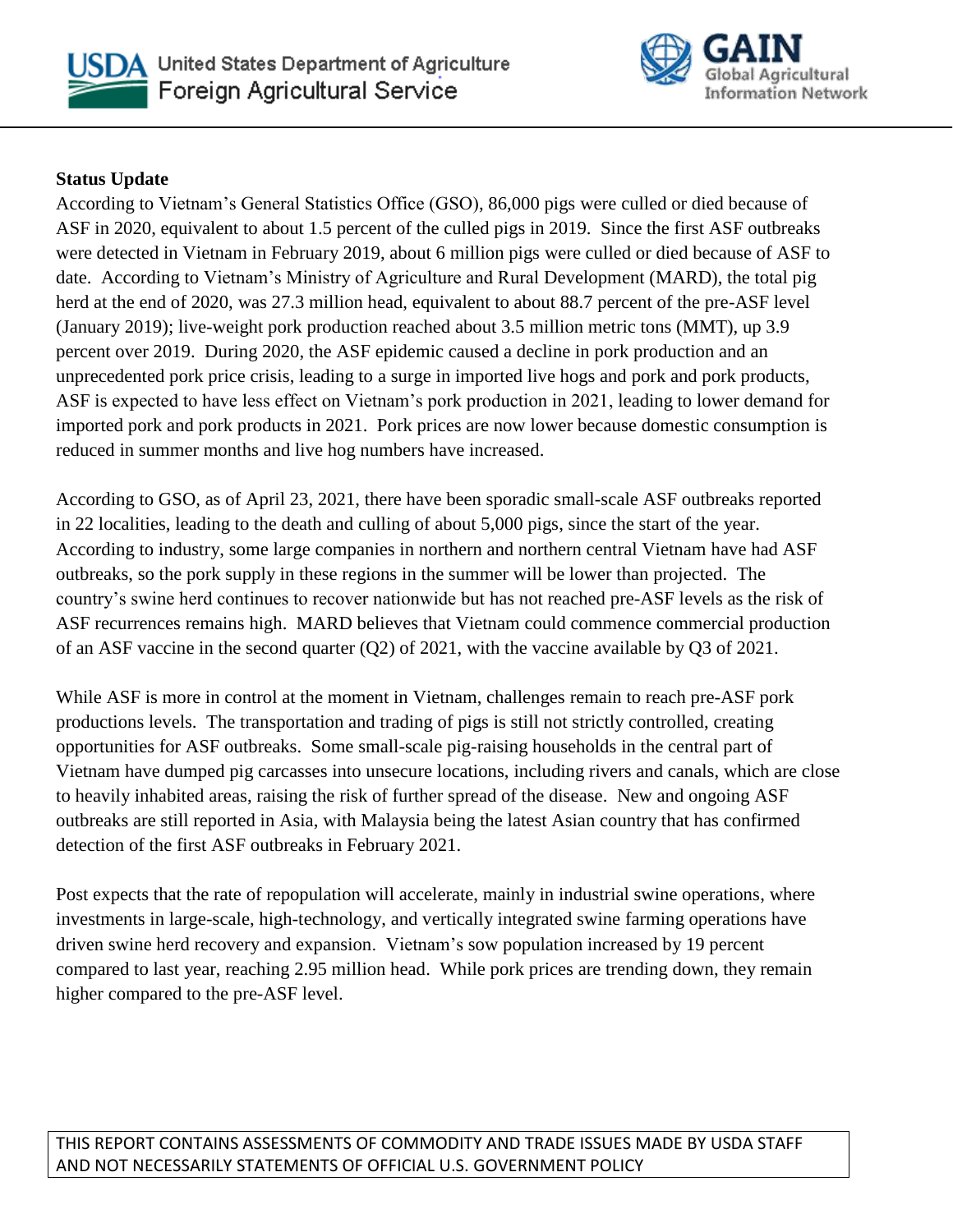# **Impacts of ASF**

# *Hog/Pork Prices*

Domestic repopulation, along with imports of live pigs and pork products helped lower pork prices in the second half of 2020, with December live weight hog prices decreasing by 14-15 percent compared with the same period of 2019, according to GSO. Reportedly, the price of processed pork, such as pork sausages or roasted pork, was also down 0.46 percent in April 2021 relative to March 2021. Live hog prices in Vietnam were hovering between VND 74,000-78,000 before Vietnam's Lunar New Year and were down to around VND 67,000-72,000 in the first week of May, reportedly reaching its lowest level in a year. According to GSO, the domestic pork prices have seen a 1.75 percent decrease in April relative to March 2021. Hog prices are expected to remain high in 2021, compared to pre-ASF levels, given the rising livestock input prices (e.g. feed, breeder pigs) and the ongoing ASF outbreaks.



(Source: U.S. Grains Council)

### *Pork Production*

Vietnam's pork production is on a rapid path to recovery. GSO data showed that in Q1 of 2021, the swine population increased by 11.6 percent relative to the same period in 2020. The output of liveweight pork produced in O1 was estimated at 1.02 MMT, up 7.5 percent over the same period last year (GSO).

In 2020, Vietnam imported 43,806 breeder pigs (including 1,219 boars) with 79 percent from Thailand, with the remaining from Canada, the United States, Denmark, France, and Taiwan. Vietnam allowed, for the first time, imports of live pigs from Thailand for raising/slaughtering beginning June 2020, to make up for the domestic pork shortages. MARD statistics show that nearly 448,000 live pigs were imported for slaughtering, equivalent to about 44,800 MT of pork meat in 2020.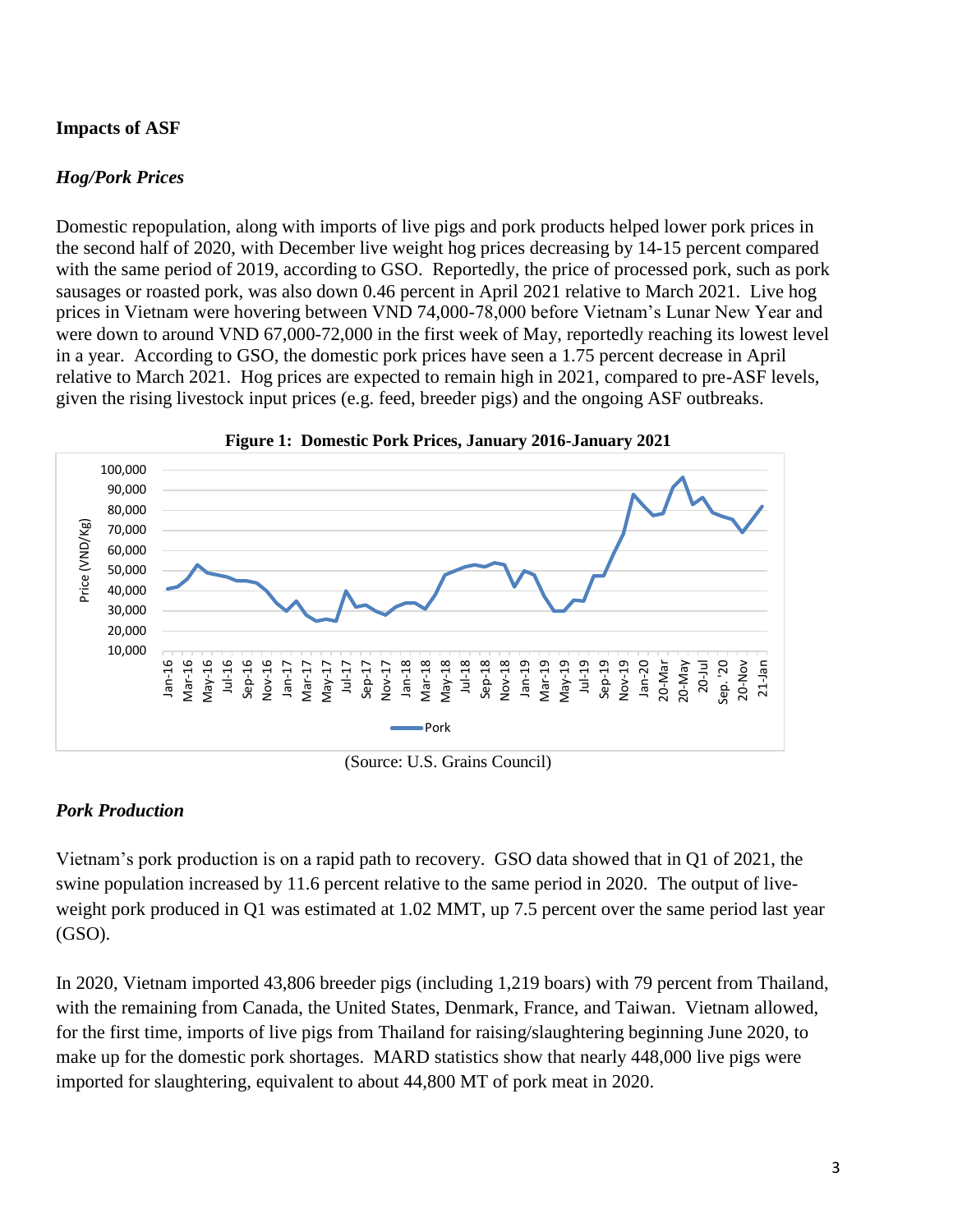Vietnam's pig herd is expected to reach about 28-28.5 million head, with sow numbers at 2.8 - 2.9 million head by 2025. Vietnam aims to reduce the proportion of pigs and increase the proportion of poultry and cattle in its livestock herd structure. By 2025, meat and poultry production is forecast to reach 5.0 - 5.5 MMT, with pork accounting for 63-65 percent.

Per Rabobank Group's March 2021 report, Vietnam's pork production output will increase by 8-12 percent year-on-year (YOY). Given the current ASF developments, some industry analysts predict that Vietnam's swine herd cannot fully recover from ASF until after 2025.

In 2020, Vietnam witnessed an unprecedented wave of investments in the livestock sector in general and in swine production in particular. Examples of these investments include, New Hope's three pork farms in Binh Dinh, Binh Phuoc, and Thanh Hoa provinces with a total capacity of 27,000 sows; the strategic co-operation between De Heus Group (Netherlands) and Hung Nhon Group to develop a network of large-scale breeding projects in the Central Highlands; Japfa Comfeed Vietnam Co., Ltd.'s hi-tech hog farm in Binh Phuoc Province with a capacity of 130,000 finishers a year (equivalent to about 140,000 MT of pork meat), and Masan Meatlife's slaughtering and processing complex in Long An Province with an annual capacity of 140,000 MT. Of note, THADI - a subsidiary of one of Vietnam's leading automakers Truong Hai Auto Corporation THACO - emerged as a new player in the agriculture sector, investing in hi-tech breeder pig farms in An Giang and Binh Dinh provinces with a capacity of 1.2 million hogs a year. Vietnam's leading steel maker, Hoa Phat Group, also invested in developing Farm-Feed-Food (3F) value chain and in farms nationwide to supply parent breeder pigs, commercial breeder pigs, hi-quality hogs with a goal of supplying 500,000 commercial pigs a year to the market.

### *Retail*



Kitchen brand.

#### *Trade*

Due to the ongoing ASF outbreaks, coupled with the COVID-19 pandemic, there is growing interest among Vietnamese consumers in the origin, affordability, convenience, nutrition, and health value of meat products. Greenfeed has created a product line that specifies that the pork is ASF free. Greenfeed has built on the success of its well-established 3F Plus (Feed-Farm-Food) model and developed an expansive network of pork retail channels (including pork sales outlets in the wet market) to promote its pork as 100 percent safe, clean, and ASF-free under its G

Vietnam temporarily reduced the Most Favored Nation (MFN) tariff rates for frozen pork from 15 percent to 10 percent and for chilled pork from 25 percent to 22 percent from July 10- December 31, 2020. The United States doubled exports of pork and pork products to Vietnam during that period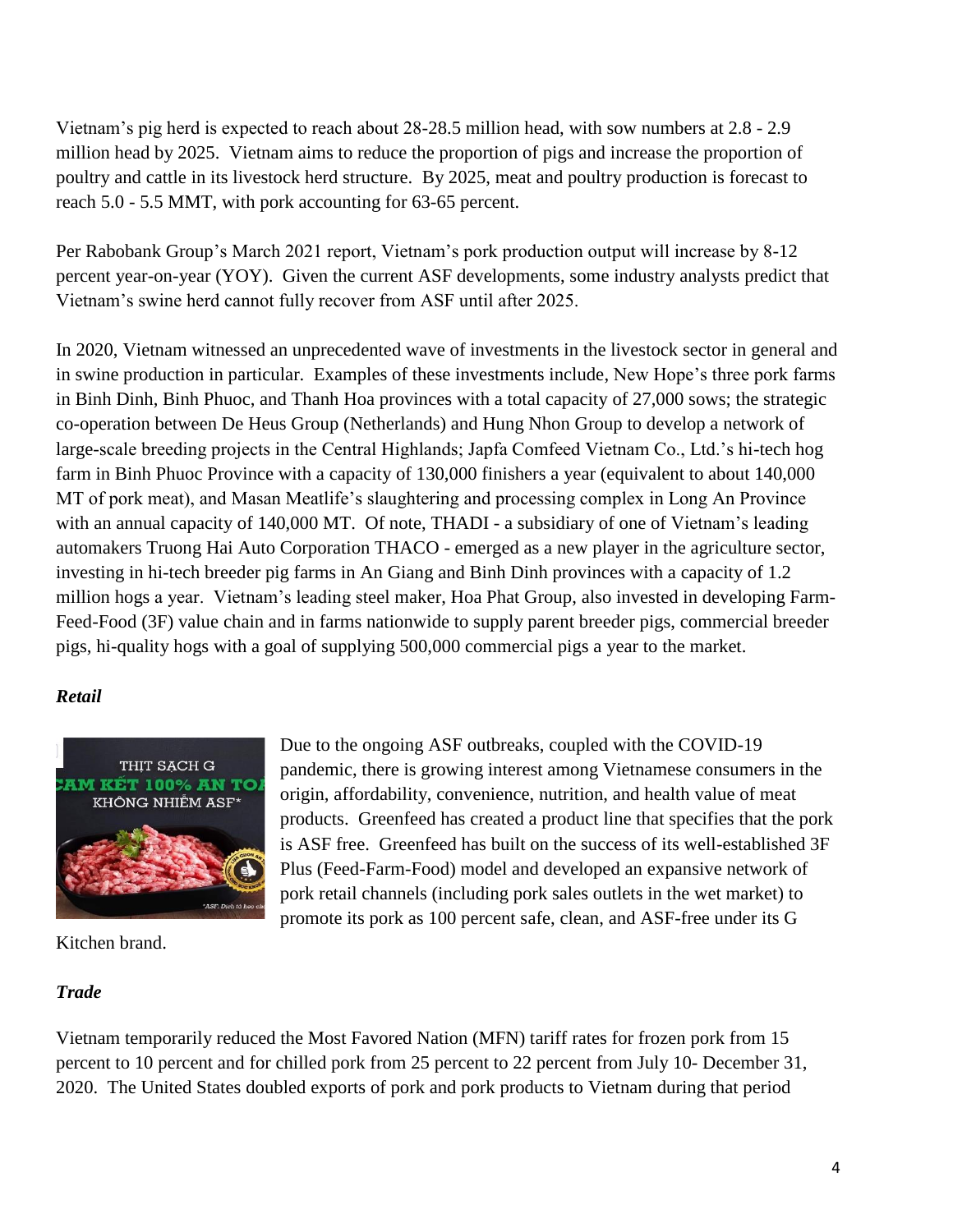compared with the first half of 2020. 2020 was a record year for U.S. pork and pork products exports to Vietnam at \$54.4 million. However, in Q1 of 2021, U.S. exports of pork and pork products were \$5 million, representing a decrease of 49 percent compared to Q1 of 2020 (GATS).



(Source: TDM)

Due to the domestic pork supply shortages, Vietnam's imports of pork and pork products reached a record level of 252,400 MT in 2020 with major suppliers being Russia, the European Union, Brazil, the United States, and Canada, up nearly 38 percent over the same period in 2019. Rabobank Group forecasts Vietnam's pork imports will decline by 10-20 percent YOY but will still be higher than the 2019 levels.



(Source: TDM)